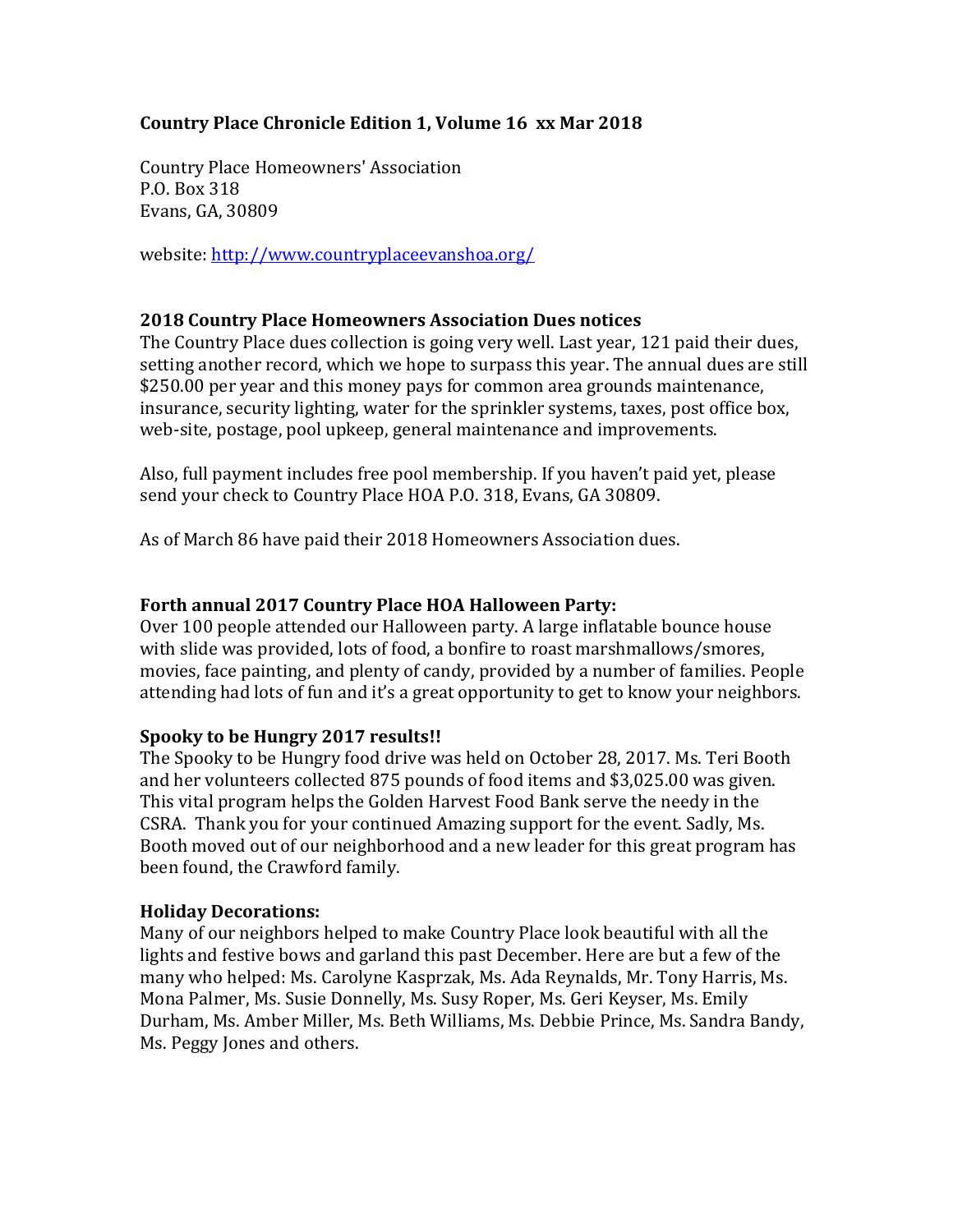### New Country Place Covenants:

The new Country Place covenants have been recorded in the Columbia County Court house along with 89 homeowners who have signed them. Remember the major change to the covenants is making dues mandatory. A majority of our homeowners have signed the new covenants but we want 100%.

### Country Place Pool Season 2018:

The pool is scheduled to open along with registration on May 5, 2018. Pool information for sign up is located on the Country Place web site: www.countryplaceevanshoa.org

Remember free pool membership with fully paid HOA dues.

### Upcoming events:

Country Place neighborhood spring yard sale: Our yard sale is scheduled for May 12, 2018 from 8 AM to 11 AM. The Association will advertise the sale all you have to do is put some balloons on your mailbox.

## Neighborhood Workday:

Our workday for cleaning up around the common areas of the neighborhood is scheduled for April 28, 2018. Meet at the pool and we will be doing springcleaning with some yard work, painting, planting etc.

#### Strategic Plan for Country Place:

Your Association has put together a plan that was briefed at the general meeting September 2017. Your feed back on this plan would help guide our future. Please see below.

The architectural control committee has identified areas that you should be aware of for fixing up your property. Please see the below list. See attached financial data.

Finally, home sales and homes sold, in our neighborhood, have never been this much in the 30 years of our existence. This trend, is an indication of future homeowners desire to live in a nice looking neighborhood with a great location. The current building boom at the Evans Town Center will only help our homes appreciate in value. Please keep your sub-division green and beautiful.

## Spring Cleanup for Country Place

 Keeping our properties clean is the only way Country Place will remain a lovely place to live!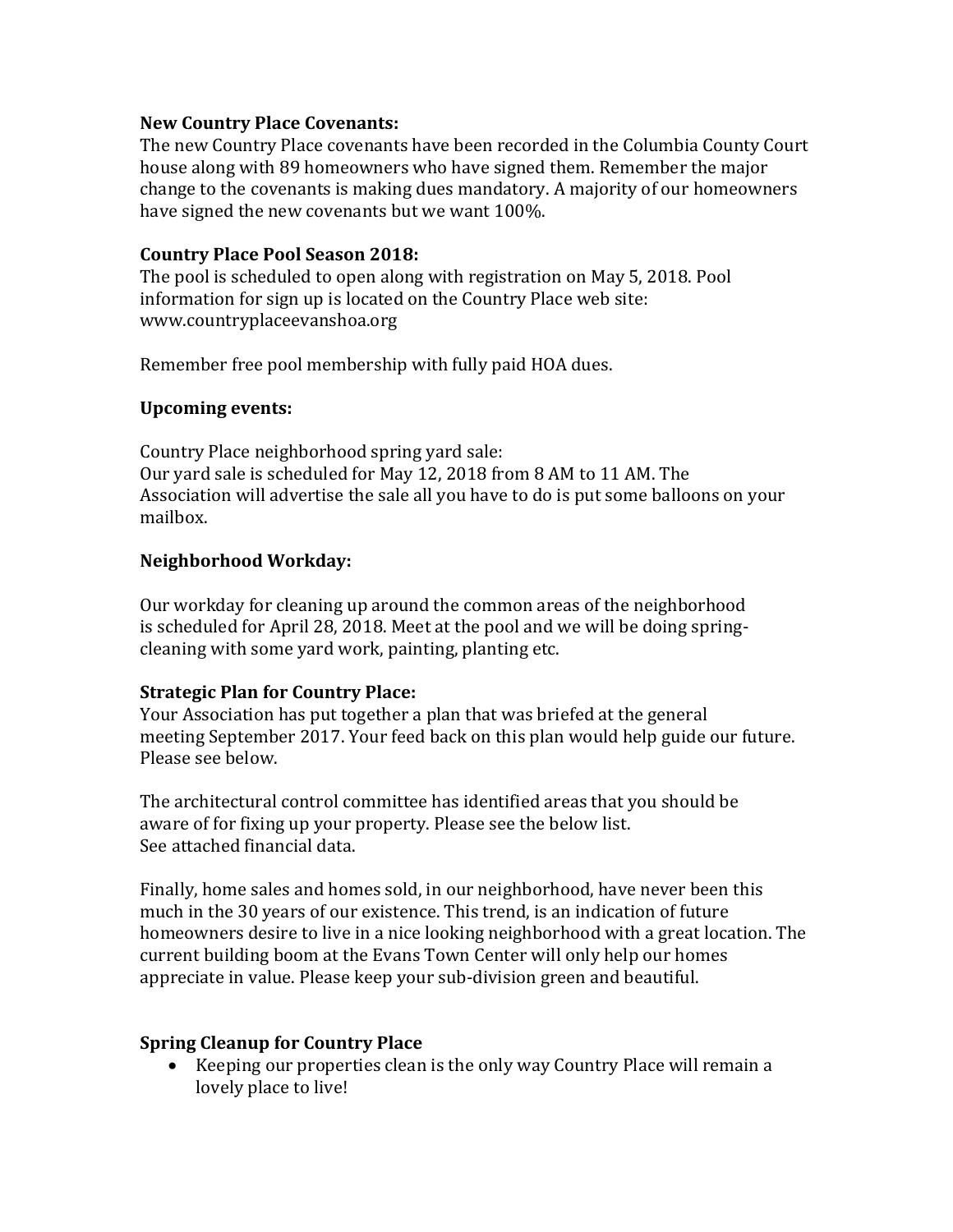- Repair or replace broken mailboxes. Please use the standard neighborhood mailbox.
- Replace missing shutters and repair broken ones.
- Repair or replace broken window grids.
- Clear driveways of debris and trash.
- Remove dead shrubbery and trim overgrown bushes.
- Remove mildew from homes and fences.
- Satellite dishes must be screened.
- On street parking has become a problem in several areas of the neighborhood.
- Control your pets nuisance barking is a problem.

## Country Place Homeowners Association Strategic Plan for 2018-2022 Goals for Country Place Home Owners Association:

1. Pool security fence: (2018/19), the first big item the Association recommends is to replace the 30-year- old fence around the pool. The current wooden fence is falling apart little by little. It has been repaired each year to keep it erect and to keep the metal mesh portion intact. The proposal is not only replace the fence but enlarge it to encompass a larger enclosed area that would enclose part of the hill and provide more space for activities. Card access to the pool would also be included for the new fence gate.

2. Soccer field: (2019), as part of the empty field is being fenced in, there is an opportunity to also reclaim some of the area from the vegetation that has grown up and enlarge the open field. It could be turned into a small soccer field with goals. It is already lighted.

3. Playground equipment: (2019/20), the lot across the road from the pool parking lot is where playground equipment would be installed. It would involve swings, slides, and climbing and exercise equipment for our children. (With the increased home sales in our neighborhood, there are more families with children moving in and we need to address their needs)

4. Club house: (2020/22), the ultimate goal of the Strategic plan would be to add to the existing pool facility and create an enclosed club room/rooms that would provide for functions as a party's (kitchenette), meetings and serve other functions. Rent out for parties and meetings would be a revenue generator.